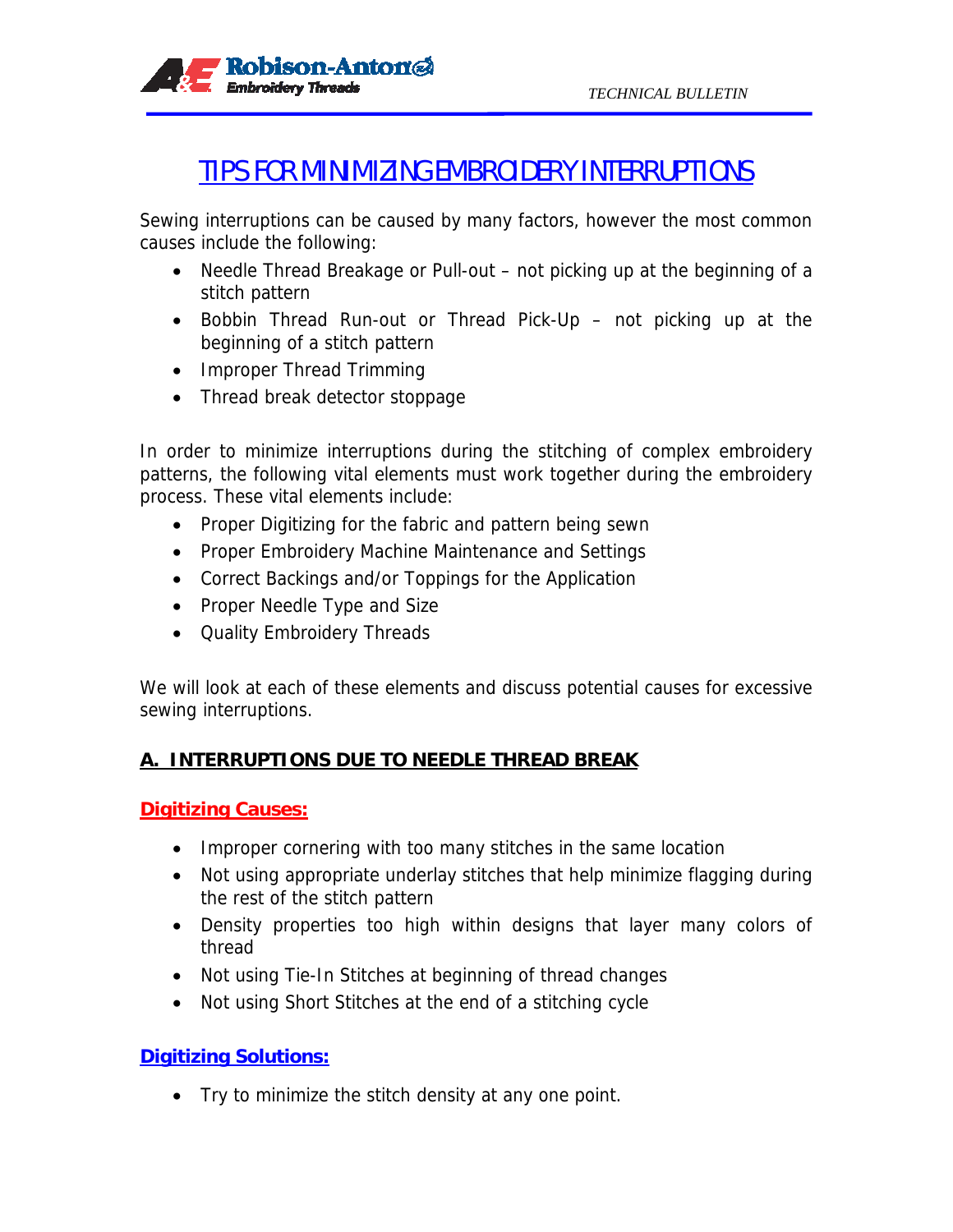

- Reduce density properties as you build up layers of embroidery
- On lettering, use your "short-stitch" function
- Use appropriate underlay stitches that help minimize flagging
- Use slower speed "Tie-In" Stitches at beginning of thread changes
- Use slower speed "Tie-Off" Stitches at the end of a stitching cycle. Try not to put these stitches in the exact location.

#### **Embroidery Machine Causes:**

- Lack of preventive maintenance
	- o Excessive lint and dirt in the machine
	- o Machine needing to be lubricated
- Worn machine parts
	- o Normal wear and tear of sewing machine
		- Burr on hook
		- Bobbin plate is scratched
		- Needle hole in needle plate enlarged causing excessive flagging
- Machine thread tensions not set correctly
	- o Tension too tight for the thread and application
	- o Tension too loose not allowing the machine too pull the stitch up properly causing a "birds-nest" of excessive thread.
- Machine out of adjustment
	- o Needle bar height
	- o Hook Settings Timing and position to needle
	- o Foot or counter-presser not set correctly
	- o Take-up Spring not set correctly
- Thread trimmer
	- o Trimmer not cutting cleanly
	- o Tension release not working properly causing the thread to pull back out of the needle when the thread is trimmed
	- o Thread caught in trimmers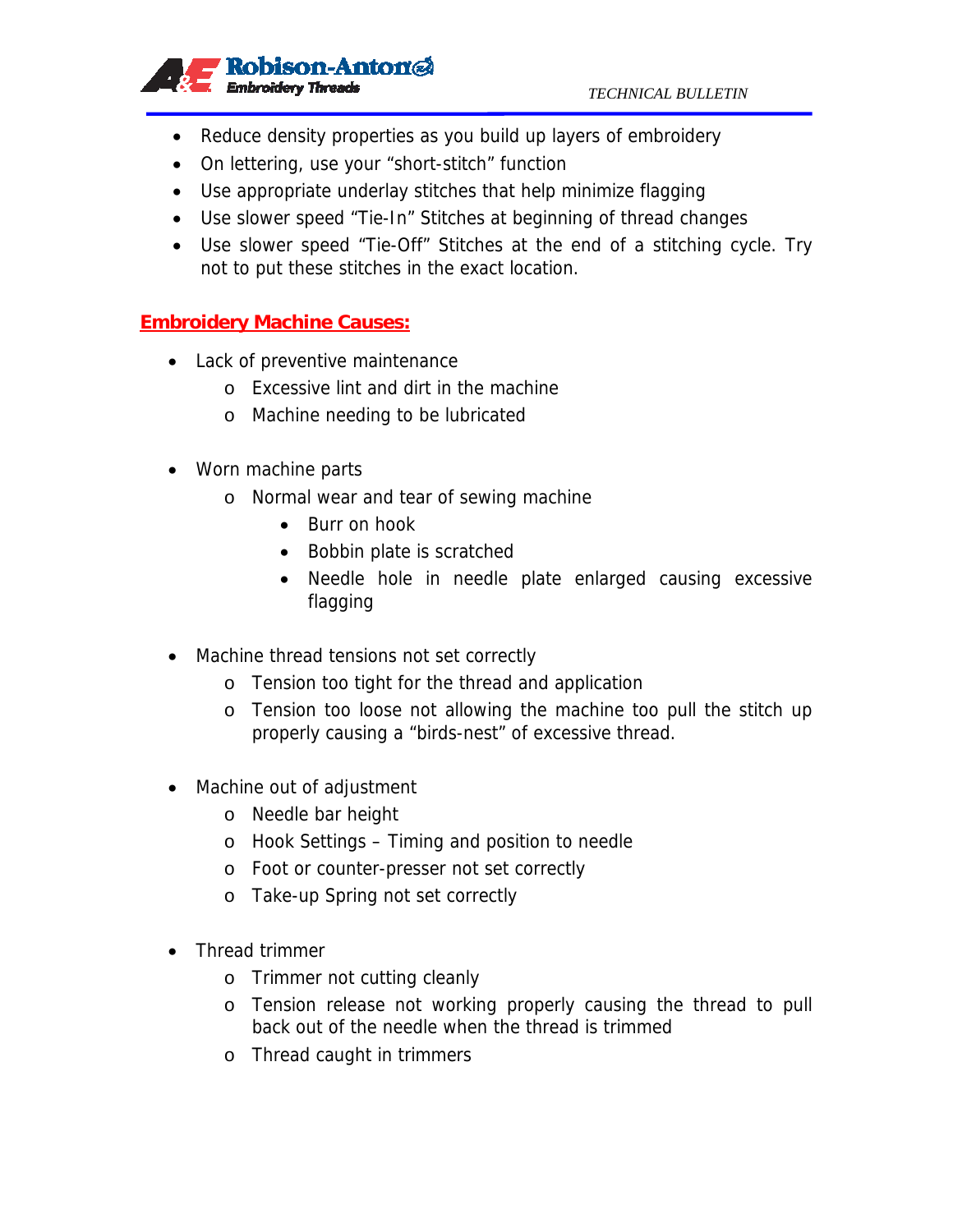#### **Embroidery Machine Solutions:**

- Develop a good preventive maintenance program
	- o Blow-off the machines everyday
	- o Make sure the machines are properly lubricated on a regular basis.
	- o Pull machines out of production to inspect the machines on a regular basis
		- Replace all worn machine parts
		- Inspect the hooks for excessive wear
			- Check for excessive shake between the basket and hook base and replace the hook if necessary
			- Check the needle guarding surface in the bobbin case holder to make sure it has not been worn and allow the hook point to hit the needle.
			- Remove burrs or sharp edges from the hook point
			- Polish the bobbin plate to make sure it is smooth
		- Replace the needle plate if the needle hole has been enlarged.
		- Sharpen and replace the thread trimming knives.
- Make sure the Embroidery Machines are adjusted properly
	- o Correct needle bar height
	- o Proper hook settings Timing and position to needle
	- o Make sure the needle centers in the counter-presser (foot) and it is adjusted the correct height to minimize flagging.
	- o Set the Take-up Spring so that it is working properly
- Set the Machine thread tensions correctly
	- o On satin stitches, check for the 2/3 1/3 rule on the underside of the stitching.
	- o Make sure there are no "birds-nests" on the back side of the stitch pattern. If so, try tightening the needle thread tension.
- Make sure the Thread trimmer is operating properly
	- o The trimming knifes and sharp and trim the needle and bobbin thread cleanly.
	- o The tension release mechanism is working properly so a needle thread tail is left allowing it to be picked up at the beginning of the next stitching cycle.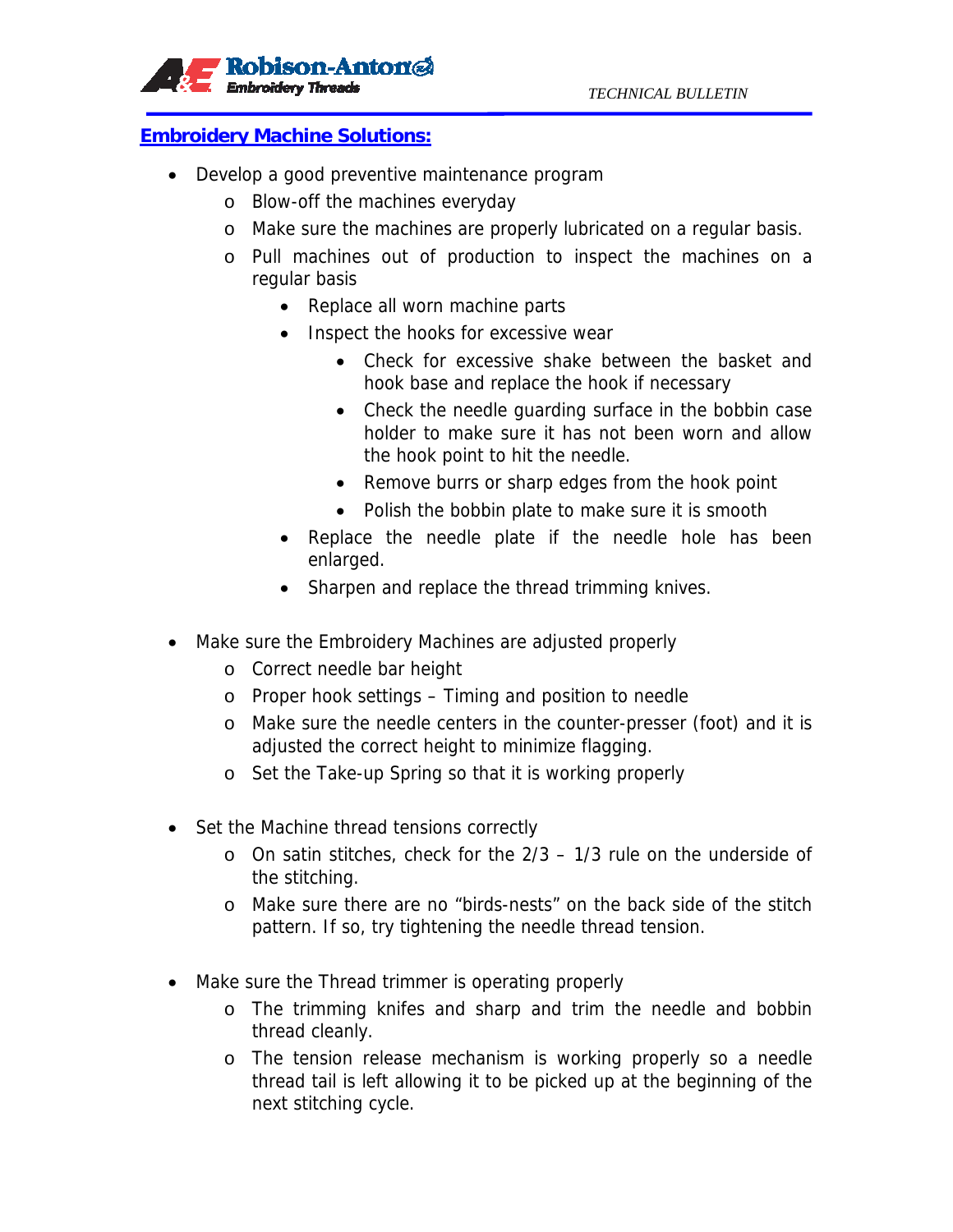

#### **Hooping, Adhesive and Backing Causes:**

- Hoop not loaded properly
- Adhesive not holding the fabric properly where a hoop is not used
- Wrong backing for the application allowing excessive flagging
- Backing too thick putting too much stress on the thread

# **Hooping, Adhesive and Backing Solutions:**

- If hoops are used, make sure they fit properly into the pantograph. Use the smallest hoop possible for the pattern to minimize flagging.
- If an adhesive tape is used, make sure it holds the fabric firmly in place to minimize flagging.
- Note: flagging is when the material moves up with the needle minimizing the size of the needle loop which can cause excessive skips and thread breakage.
- Use a quality backing that provides dimensional stability in all directions of the stitch pattern.

## **Needle Causes:**

- Needles not installed in the machine correctly pushed all the way up in the needle bar with the scarf facing the stitch forming devise.
- Incorrect needle size / thread size relationship needle to small for the application
- Bent or burred needles
- Lint / Adhesive build up on the needles
- Poor needle quality buying cheap needles

#### **Needle Solutions:**

- Train the sewing operators how to properly install the Needles in the machine with the scarf facing the stitch forming devise.
- Use the correct needle for the thread being used.
	- For a  $\#122$  Tkt 40 size thread, we recommend a Size nm 70 needle.
	- For a Tkt 40 Metallic thread, we recommend us a Size nm 80 needle.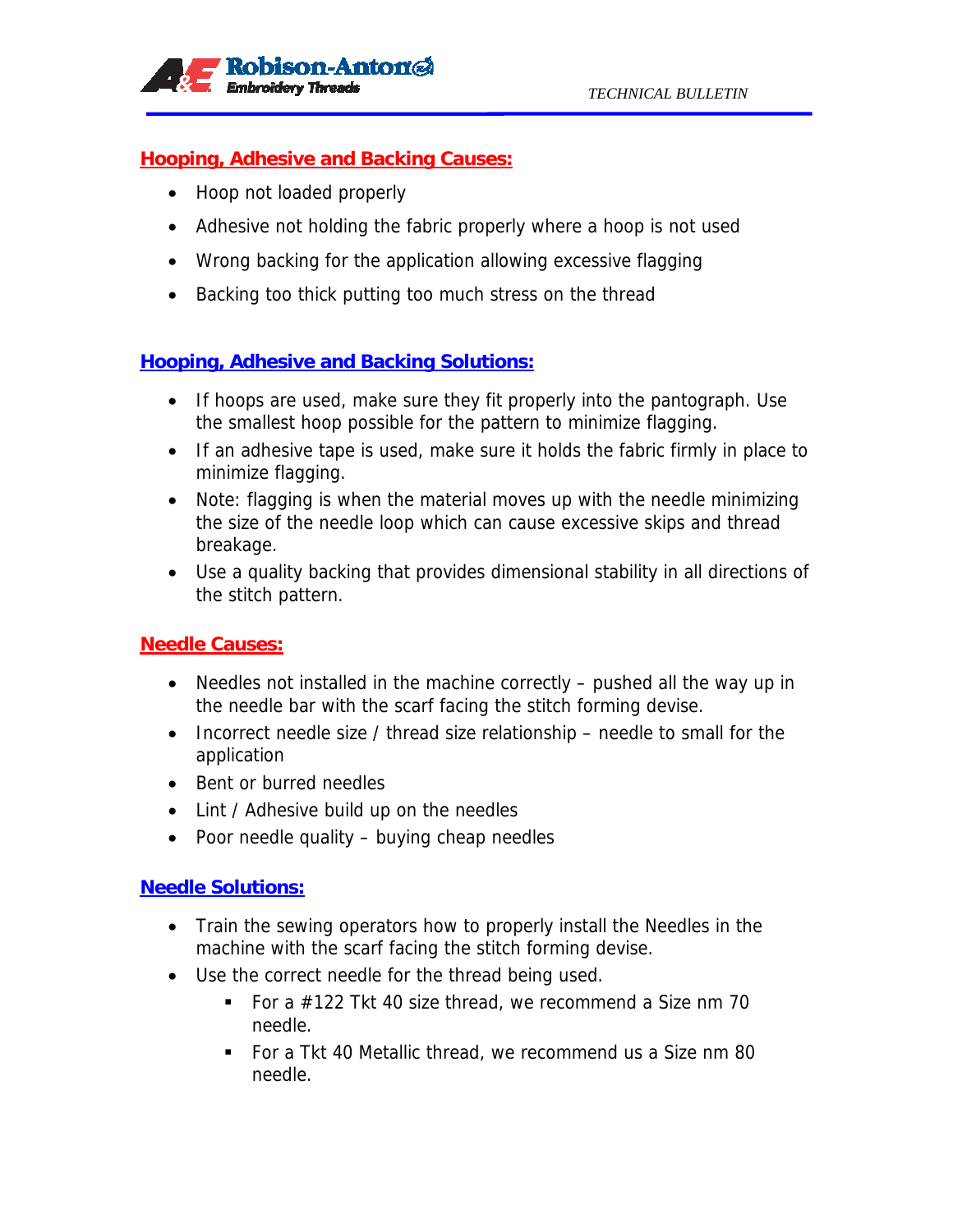

- Check the needles at regular intervals to make sure they are not bent or burred, and there is not lint or adhesive build-up on the needle.
- Use quality needles from a reputable needle supplier

# **Thread Causes:**

- Low tenacity thread too weak
- Excessive elongation causing poor loop formation
- Excessive knots or major imperfections in the thread
- Improper Twist thread unraveling prematurely causing an unravel-type thread break
- Thread not lubricated properly
	- o Causing Inconsistent frictional characteristics
	- o Allowing the thread to melt due to needle heat
- Wrong needle size for the weight of thread is being used
- Thread not stored properly
	- o Damaged cone affecting thread pay-off
	- o Thread dirty or bruised
	- o Poor pay-off the cone
- Thread picking up residue from Adhesive

#### **Thread Solutions:**

- Use a high tenacity quality embroidery thread from a reputable global thread company.
- Use the correct size thread for the embroidery application.
- Make sure the thread stored properly
	- o Using A&E/RA special "snap spool" feature to hold the loose end
	- o On storage bins or in the original shipping container

## **B. INTERRUPTIONS DUE TO BOBBIN THREAD**

#### **Causes:**

- Poor quality pre-wound bobbins
	- o Poor quality wind
	- o Size diameter, thickness, core
- Inconsistent bobbin wind machine wound bobbins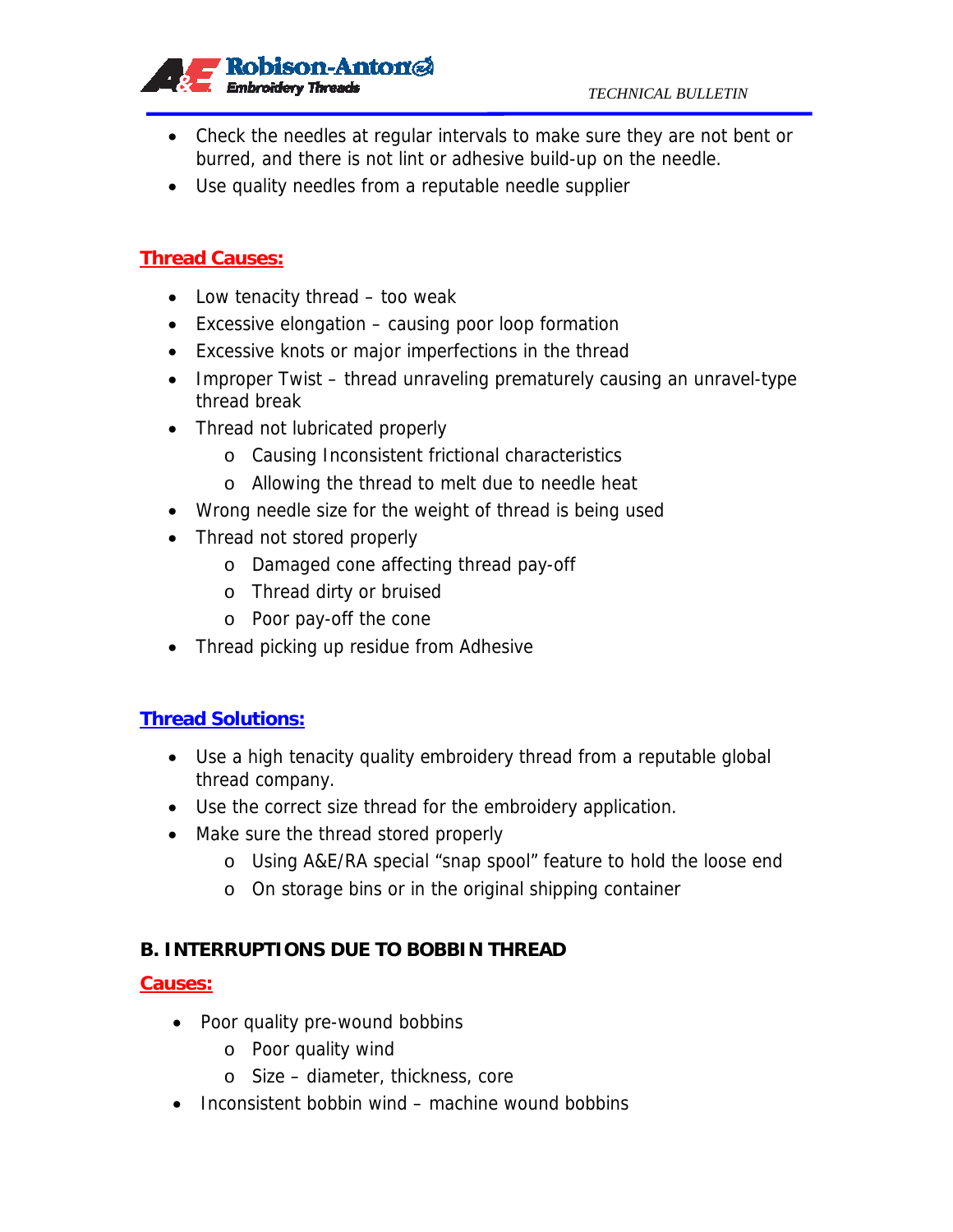

- Improper bobbin thread tension too tight or too loose
- Bobbin thread run-out
	- o Inconsistent yardage from bobbin to bobbin
- Bobbin over-spin
	- o Causing a short tail that cannot be picked up by the needle thread during the beginning of the next stitching cycle

# **Solutions:**

- Use a quality bobbin thread. The needle thread will sew only as well as the bottom thread.
- Use quality filament or spun pre-wound bobbins from A&E/RA that have consistent yardage.
- Adjust the bobbin with a firm but not too tight of thread tension.
- Use A&E/RA's special pre-wound magnetic bobbins that help to minimize bobbin overspin.

# **C. MACHINE STOP ISSUES**

## **Causes:**

- Thread-Stop Detector
	- o Thread-stop detector defective
	- o Detector stops machine prematurely due to inconsistencies in the thread
		- Poor yarn quality
		- **Inconsistent thread lubricant**
	- o Detector stops machine prematurely
		- **Burr or excessive wear of the hook causing erratic pull off** the cone
	- o Detector stops machine prematurely due to poor digitizing
		- **Excessively long stitches**
		- **Multiple direction changes**

## **Solutions:**

- Make sure the thread-stop detector is working properly.
- Observe the thread pulling into the machine to see that it is pulling uniformly and not in a jerky motion. If it is pulling erratically, check the following:
	- o Excessive hook wear so that the bobbin case holder is not gliding smoothly in the hook base.